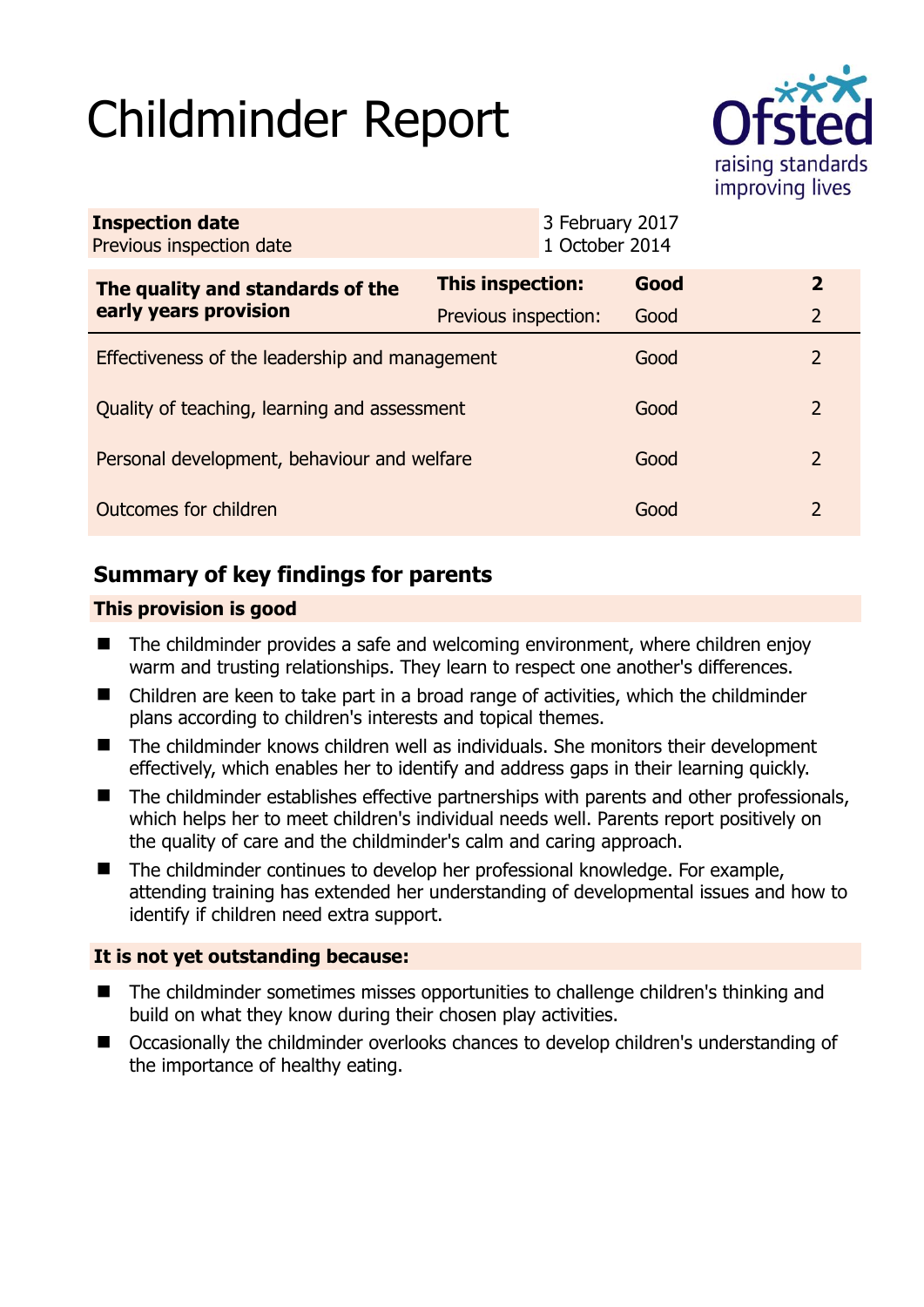## **What the setting needs to do to improve further**

#### **To further improve the quality of the early years provision the provider should:**

- make better use of children's chosen play to provide challenge and extend children's knowledge
- extend opportunities for children to learn about the importance of a healthy diet.

#### **Inspection activities**

- The inspector observed children's activities and her interaction with them in the childminder's home.
- The inspector talked with the childminder about children's activities and their progress.
- The inspector looked at a sample of documents, which included the childminder's safeguarding policy and children's progress records.
- The inspector took account of parents' views, obtained from letters they had written.

**Inspector**  Brenda Flewitt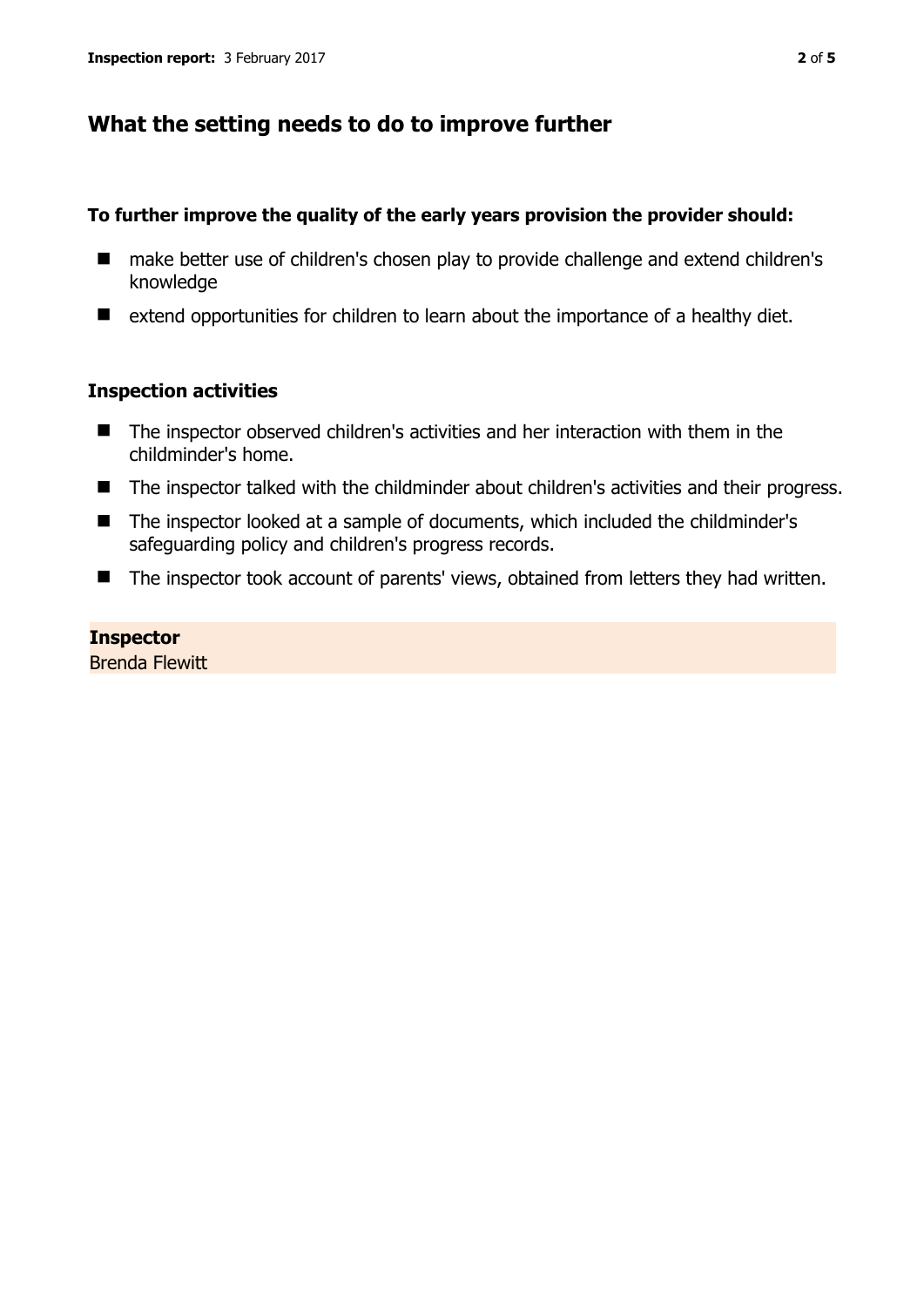# **Inspection findings**

#### **Effectiveness of the leadership and management is good**

Safeguarding is effective. The childminder has a good understanding of child protection issues and the procedures to follow if she has concerns about a child. She keeps her knowledge up to date through training. The childminder regularly reflects on her practice to help her identify areas for development. For example, she has improved methods for sharing information with parents about their child's day. The childminder continues to adapt activities and resources according to children's interests and learning priorities. She has successfully addressed the recommendations set at the previous inspection, which has improved aspects of children's learning outdoors.

## **Quality of teaching, learning and assessment is good**

The childminder knows that children learn through play and exploration. She provides a good range of play equipment so that they can make spontaneous choices. For example, at the inspection, children used their imaginations well as they acted out real-life and imaginary situations with model figures. The childminder joined in their play, valuing children's ideas. The childminder supports children's language development well. For example, she talks with children, naming objects and actions. She encourages children to recall and describe previous events in their lives. The childminder takes children on regular outings in the local community. Their activities include meeting other people, using alternative play equipment and exploring the world around them. For example, children enjoy singing songs and listening to stories in a group with other children.

#### **Personal development, behaviour and welfare are good**

Children are happy and settled. The childminder gathers detailed information from parents when children start to attend, which helps her make them feel secure. For example, she follows babies' home routines with regard to their sleep and eating patterns. Children behave well. The childminder teaches them to take turns and helps them understand their different needs. She praises children regularly, which helps boost their self-esteem and confidence. Children learn good habits for caring for their bodies and develop increasing independence in carrying out tasks.

## **Outcomes for children are good**

All children make good progress. They learn useful skills that help to prepare them well for starting school. For example, children are confident to make choices, ask questions and make their needs known. They develop practical skills that help them to be independent, such as using the toilet without help. Children show an interest in numbers and counting. For example, they are keen to count images on a poster and link it to the corresponding numeral.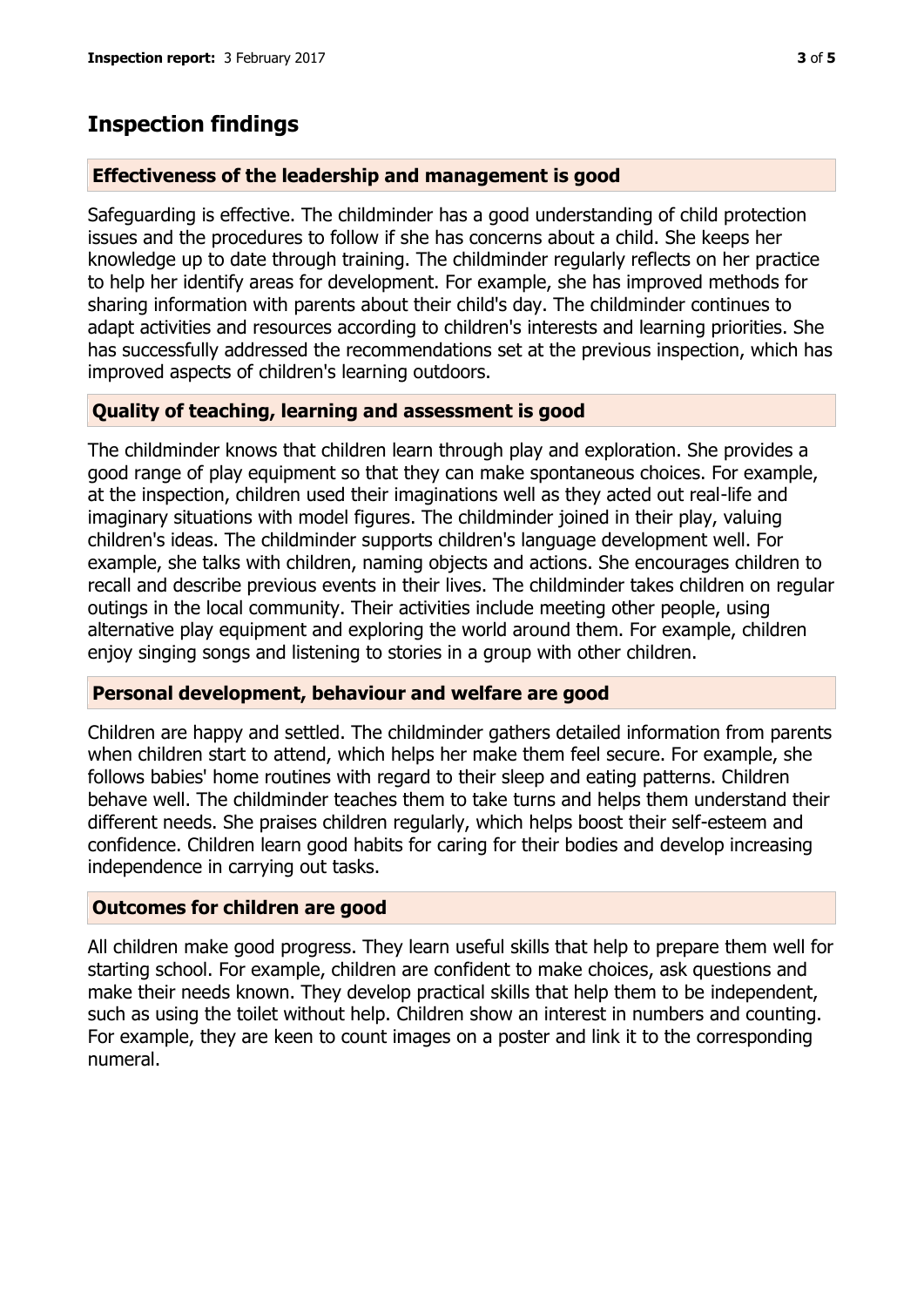# **Setting details**

| Unique reference number           | EY399435                                                                             |  |
|-----------------------------------|--------------------------------------------------------------------------------------|--|
| <b>Local authority</b>            | <b>Dorset</b>                                                                        |  |
| <b>Inspection number</b>          | 1071210                                                                              |  |
| <b>Type of provision</b>          | Childminder                                                                          |  |
| Day care type                     | Childminder                                                                          |  |
| <b>Registers</b>                  | Early Years Register, Compulsory Childcare<br>Register, Voluntary Childcare Register |  |
| <b>Age range of children</b>      | $1 - 8$                                                                              |  |
| <b>Total number of places</b>     | 5                                                                                    |  |
| <b>Number of children on roll</b> | 11                                                                                   |  |
| <b>Name of registered person</b>  |                                                                                      |  |
| Date of previous inspection       | 1 October 2014                                                                       |  |
| <b>Telephone number</b>           |                                                                                      |  |

The childminder registered in 2009. She lives in the Colehill area of Wimborne, Dorset. The childminder offers childcare each weekday for 48 weeks of the year. She receives funding to provide free early years education for children aged two, three and four years. The childminder holds an early years qualification at level 3.

This inspection was carried out by Ofsted under sections 49 and 50 of the Childcare Act 2006 on the quality and standards of provision that is registered on the Early Years Register. The registered person must ensure that this provision complies with the statutory framework for children's learning, development and care, known as the early years foundation stage.

Any complaints about the inspection or the report should be made following the procedures set out in the guidance 'Complaints procedure: raising concerns and making complaints about Ofsted', which is available from Ofsted's website: www.gov.uk/government/organisations/ofsted. If you would like Ofsted to send you a copy of the guidance, please telephone 0300 123 4234, or email enquiries@ofsted.gov.uk.